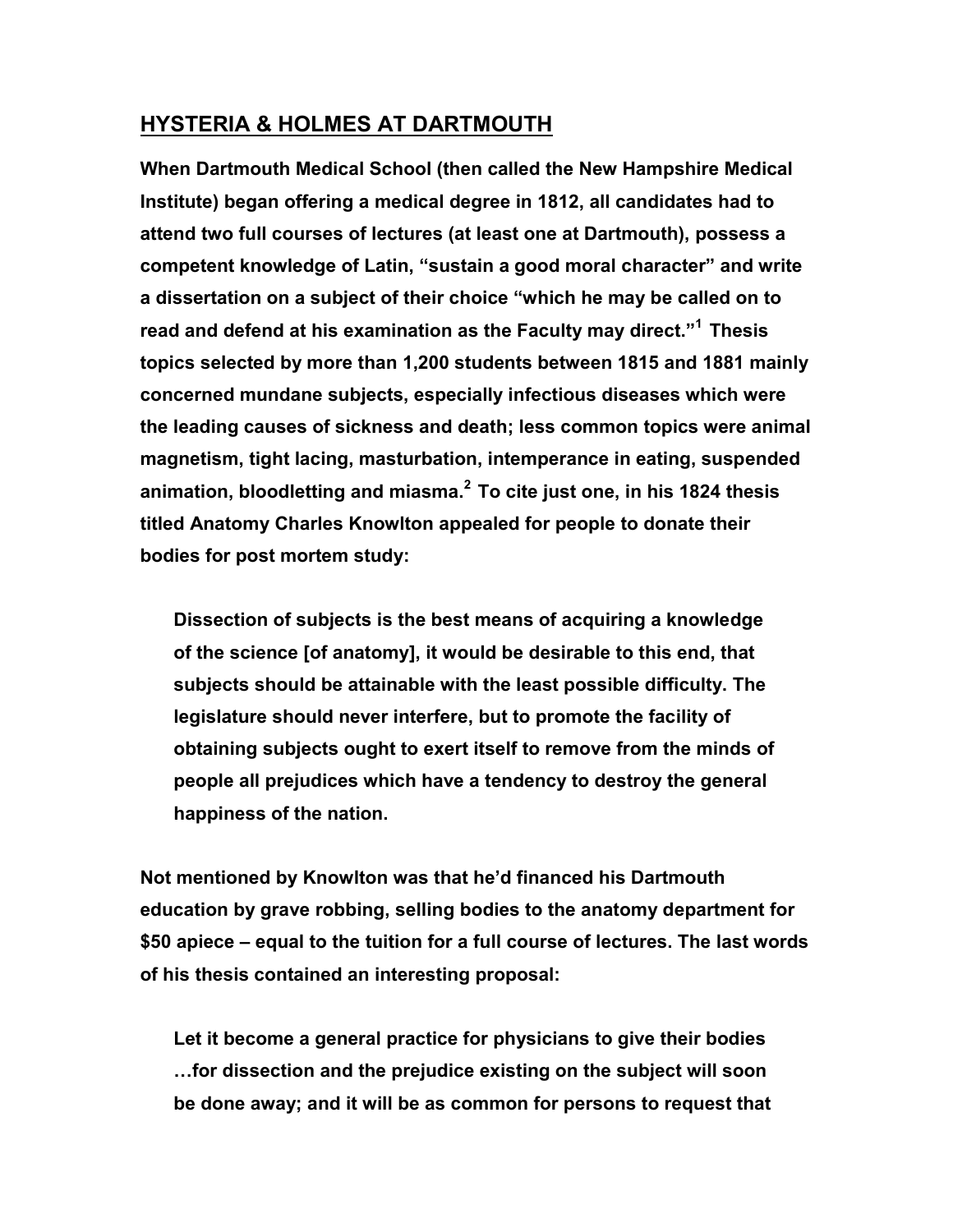**their bodies may be dissected, as it now is, for them to beg that their graves may be guarded against resurrectionists [grave robbers].**

**At Commencement, Professor Reuben Mussey told the young man, "You have done our Institution great honor."<sup>3</sup> Apparently he wasn't aware that at the very same time Knowlton was under indictment in Massachusetts – he'd been arrested the previous summer for "illegal dissection", released on bail and still awaited sentencing. After receiving his Dartmouth diploma, the fledgling doctor had to spend two months in jail and his father was obliged to pay a \$284 fine. That was lenient. The penalty for grave robbing in New Hampshire earlier in the 19th century was a \$2,000 fine, two years imprisonment, "setting on the gallow" and 50 lashes! <sup>4</sup>**

**What follows here are selections from four student dissertations which were written respectively by Otis Ayer (1841), Henry B. Tibbetts (1845), Charles H. Fischer (1847) and George Page (1852), each addressing the subject of Hysteria. Considered together, they reflect the prevailing confusion about the nature of this perplexing condition. Symptoms of hysteria enumerated in the theses included choking (globus hystericus), palpitations, seizures, anesthesia, contortions, flatulence, somnambulism and such behavioral oddities as excess talking, uncontrolled laughing, weeping, screaming, capriciousness, seductiveness, nymphomania and predilection for drama. As one frustrated clinician of the time complained, hysteria could present in "a thousand different forms and we cannot grasp any of them." The full pharmacopeia of 19th century medicine was employed with variable success: strychnine, arsenic, cinchona, laudanum, valerian, zinc, tonics, cathartics, enemas, emetics and bleeding by lancet, cup or leech. One of the students wrote that "cold water is almost a specific, applied as a bath or by sprinkling or cold douche…cold water will**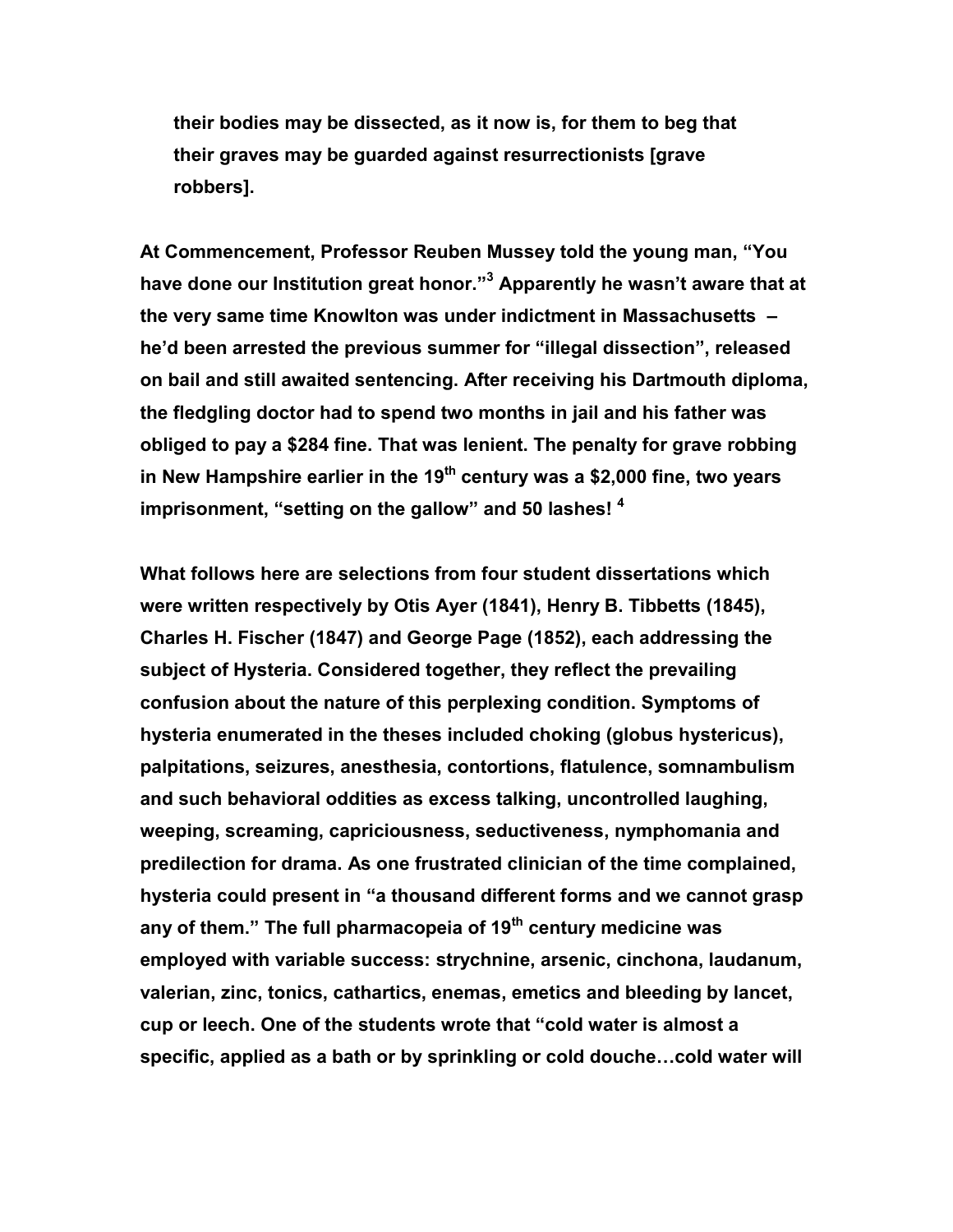**scarcely fail of accomplishing its object if vigorously applied." To be sure, vigor was required for all forms of "heroic" treatment.**

**These Dartmouth students could scarcely have been aware that they were in the midst of a profound transformation of medical thinking. The ancient humoral theories and "systems" which dominated medicine from the time of Hippocrates and Galen were becoming obsolete. Indeed the school's catalogue in 1847 noted that those lectures devoted to Theory and Practice were "mainly intended to guide the student in the acquisition of Truth and not Doctrine":** 

**It is deemed unnecessary to examine, historically or critically, the great Medical theories of the past or present time, or to attempt the enlistment of the feelings or the judgment in condemning or upholding more abstract opinions….All elaborate exposition of mere hypothesis is sedulously avoided and every effort made to give an intelligible history of those diseases which the practitioner is most likely to encounter.**

**Such a statement couldn't have been made a half century earlier, but during the early 19th century a generation of young American physicians were travelling to Paris, as if to Mecca, in order to be enlightened. <sup>5</sup>A main attraction was the abundance of cadavers more than 4,000 a year, to practice their dissecting skills upon – not only were bodies cheap and available ( a cadaver could be purchased for only thirty sous), so were wine and women. Of even greater importance, in post-Revolutionary France the notion took hold that the human body answered the same laws as the rest of the physical universe. It was the dawn of bedside teaching where a doctor should directly observe, record, and later correlate and classify. Moreover, proof could be found by looking inside, for as Xavier Bichat famously explained in Anatomie generale (1801), a physician could spend**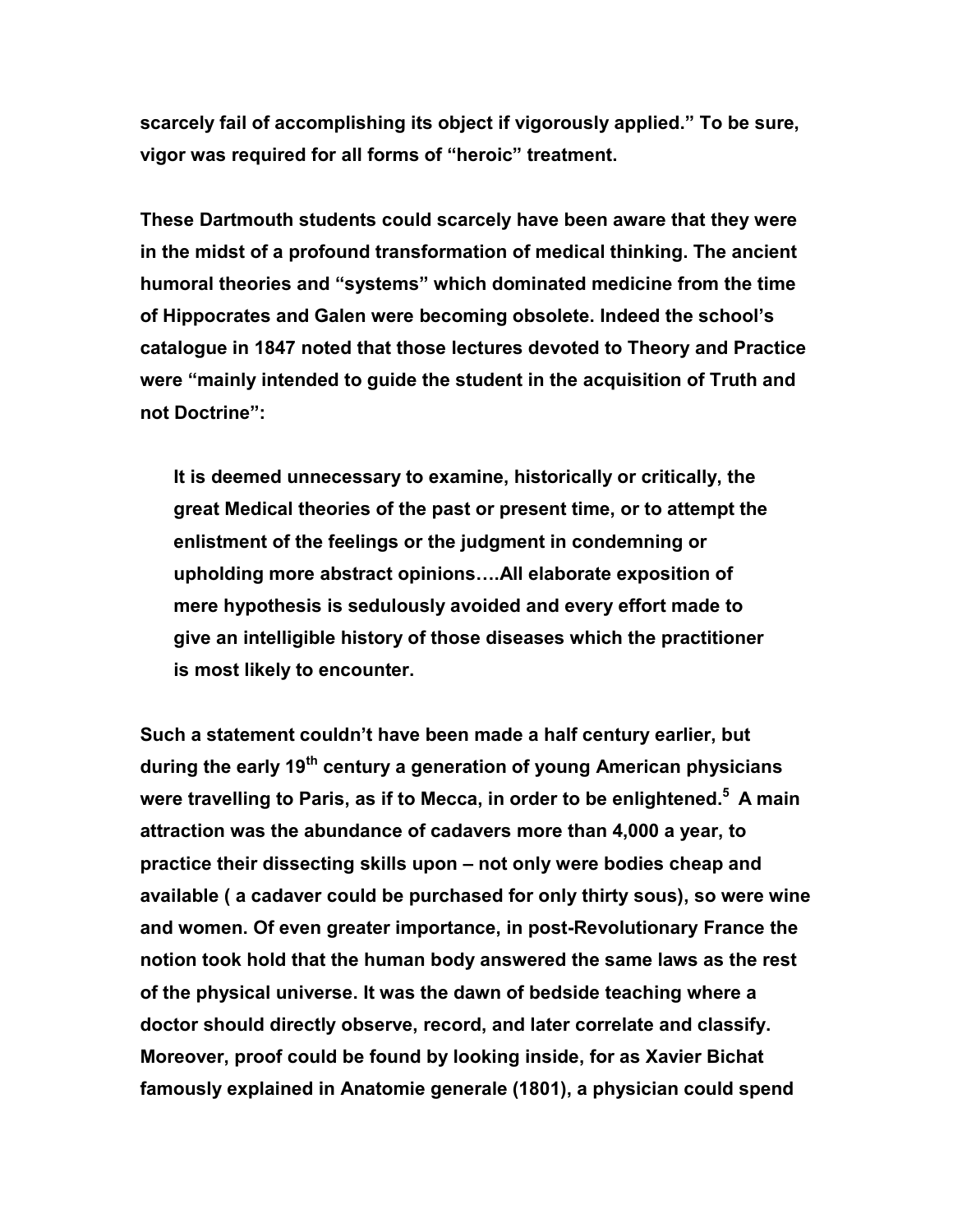**twenty years taking bedside notes on obscure outward signs of diseases but "open a few corpses, and immediately this obscurity, which observation alone would never have revealed, will disappear."** 

**Concerning hysteria, an emerging theme was that correlation of anatomical and clinical observations eventually would disclose a tangible explanation for the condition. Of course, none of our four earnest neophytes had any direct experience in patient care yet and relied almost entirely on their hastily scribbled lecture notes or reading textbooks in Dartmouth's well stocked library, which during the 1840s contained more than one thousand volumes. Perhaps they'd read the French physician Louyer-Villermay who asserted that hysteria could be attributed to such things as "an ardent and lascivious uterine system…voluntary or forced continence, sometimes onanism…a burning imagination…an overly tender or excitable heart…overuse of perfumes,,,,reading novels." <sup>6</sup> And surely they were familiar with the recently published lectures of Sir Thomas Watson who'd acknowledged that although "dysfunction of the uterus and its appendages may be mediated by the nervous system -- how they do so we no more know than we know how the little finger is bent when we resolve to bend it." <sup>7</sup>**

**The introduction of the dissertation written by Charles Fischer (Windham County, Connecticut) stands out for its sheer verbosity:**

**Among the varied and complicated "ills which flesh is heir to," there is not one, probably in the whole catalogue, so infinitely varied, as that Protean Malady, which forms the subject of this present Dissertation; neither is there one which demands from us more sympathy for its victims, including alike the suffering patient and the…baffled practitioner, occupying as it does a front rank in the list of frequent diseases, affecting mostly the active, the ardent**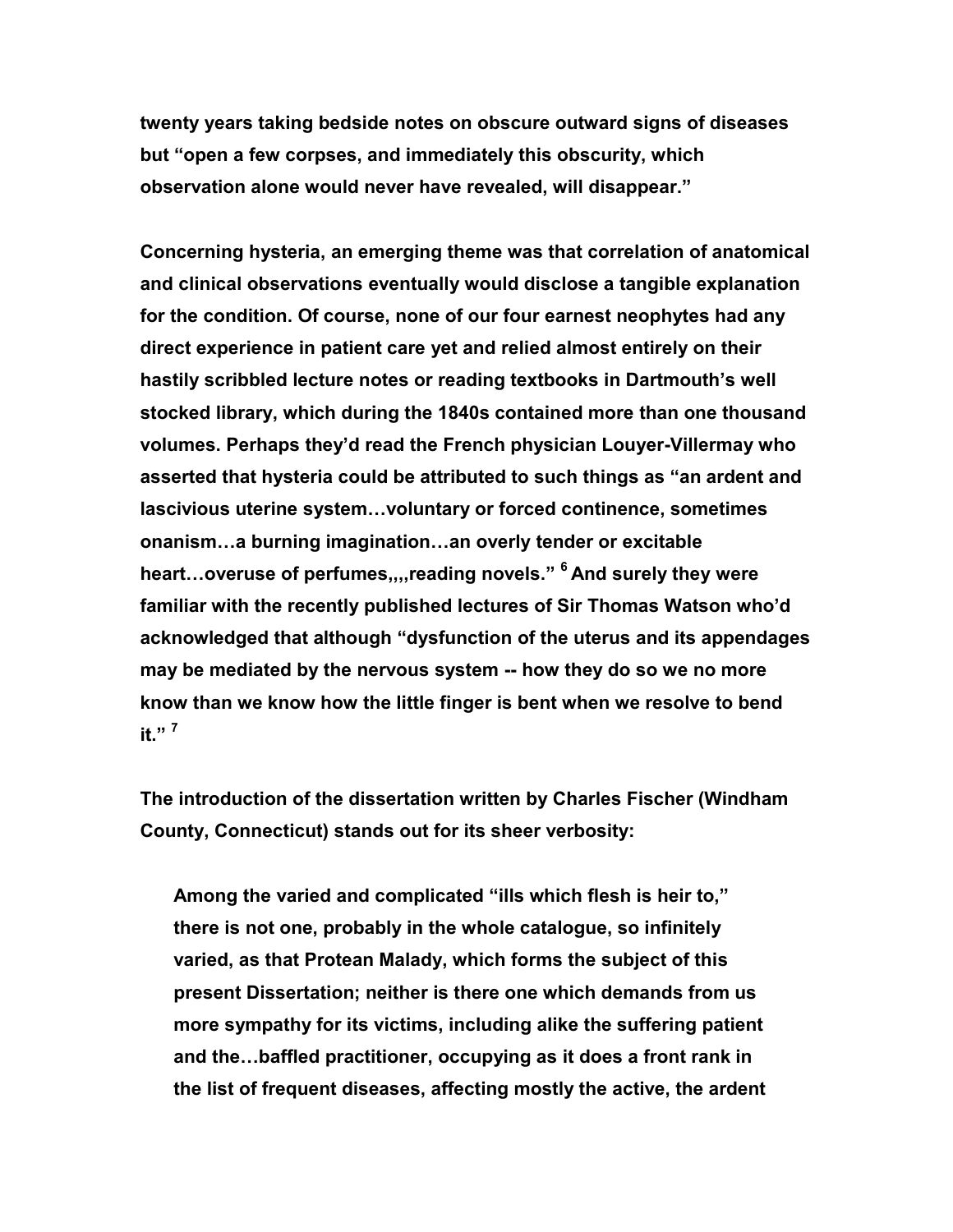**and the intelligent, those of warm hearts and generous impulses, existing alike in count and in town, including the landmarks of time, overlapping the boundaries of Princes and Kings and Nations, appearing in all countries and under all climates, existing under all circumstances, and in every possible variety of form and of feature, confined exclusively to neither sex, exempting neither wealth nor rank nor station, is still maintained, as it has done from "time immemorial," its tyrannous supremacy; defying with almost absolute impunity, the investigations of science and the Therapia of Arts.**

**Yes, that was a single run-on sentence! Otis Ayer (New Hampton, New Hampshire) got straight to the point and emphasized that hysteria was a legitimate entity:**

**Among the diseases which manifest a partiality for the female sex, Hysteria holds a prominent station. It is a disease, the nature of which there was formerly little known, It has been viewed by our remote predecessors as a trifling affair made up of nervousness, fancifulness, and imbecility; not infrequently it has scarcely been treated with common humanity – often turned into a ridicule and considered as undeserving serious attention…Every filthy and disgusting odor, and every abominable drug that the surface or bowels of the earth affords has been unsparingly used in its cure. But happy for the unfortunate patient, as well as creditable to the profession, observation and investigation have cast new light….Now instead of its being looked upon as a combination of nervousness, fancifulness and hallucination which associate for the purpose of tormenting the gentler sex, it is divested of its ghostly character, has assumed a tangible form and become subject to fixed pathological laws. Hysteria is a disease which varies in**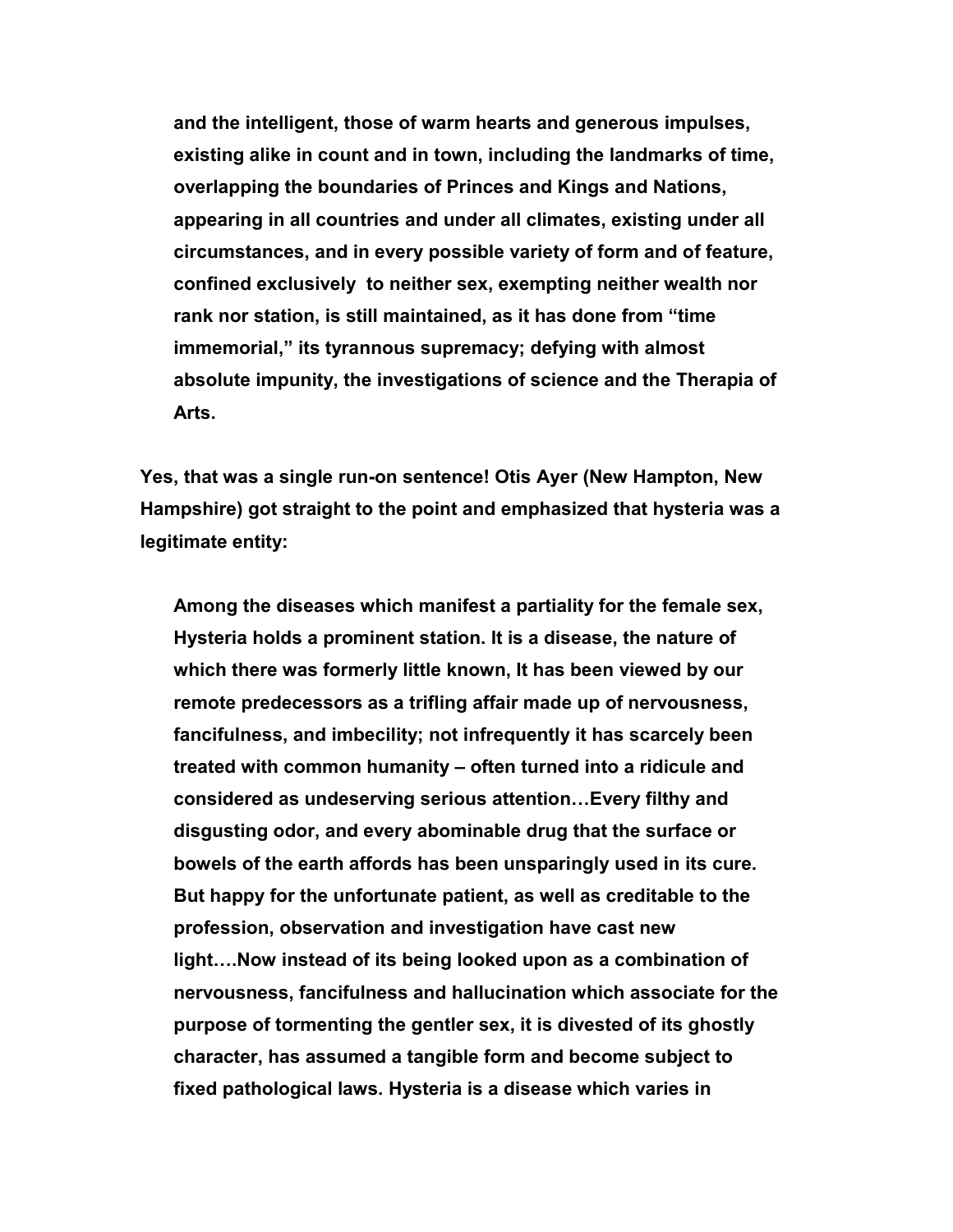**severity from the slightest abaration [sic] from health to a malady the most annoying to the patient and baffling to the physician of any which the human system is susceptible.**

**Otis Ayer acknowledged that the pathology of hysteria, "although not so well known as in many other diseases…yet is generally admitted to be confined to the uterus and its appendages… [Some] have advanced the opinion that spinal irritation is the immediate cause….[and] claim that by applying appropriate treatment to the spine, the symptoms will disappear or be mitigated -- but it has been the misfortune of others to be called to treat cases that would not yield to such remedies." As for treatment, Ayer noted that "depended upon individual circumstances – if the patient is plethoric bleed her occasionally…if debilitated, recommend a generous diet, purgatives, exercise and cheerful company."**

**Writing four years later, Henry Tibbets (Northfield, Massachusetts) cautioned that traditional theory concerning a uterine cause might be insufficient:**

**Hysteria, though not exclusively, is chiefly confined to the female sex. The range of its sway is almost entirely confined to the period which intervenes between the commencement and the complete cessation of the uterine functions….There is something peculiar in the female organization which renders them especially the subjects of this remarkable affliction. From all the circumstances relating to the peculiarities of the disease it may be inferred that the proximate causes of hysteria are seated in the uterus and its appendages, a doctrine which is indeed expressly implied in the name given to this affliction…..The idea that the uterus was the seat as well as sole cause of the hysteric passion is as old as the times of Hippocrates**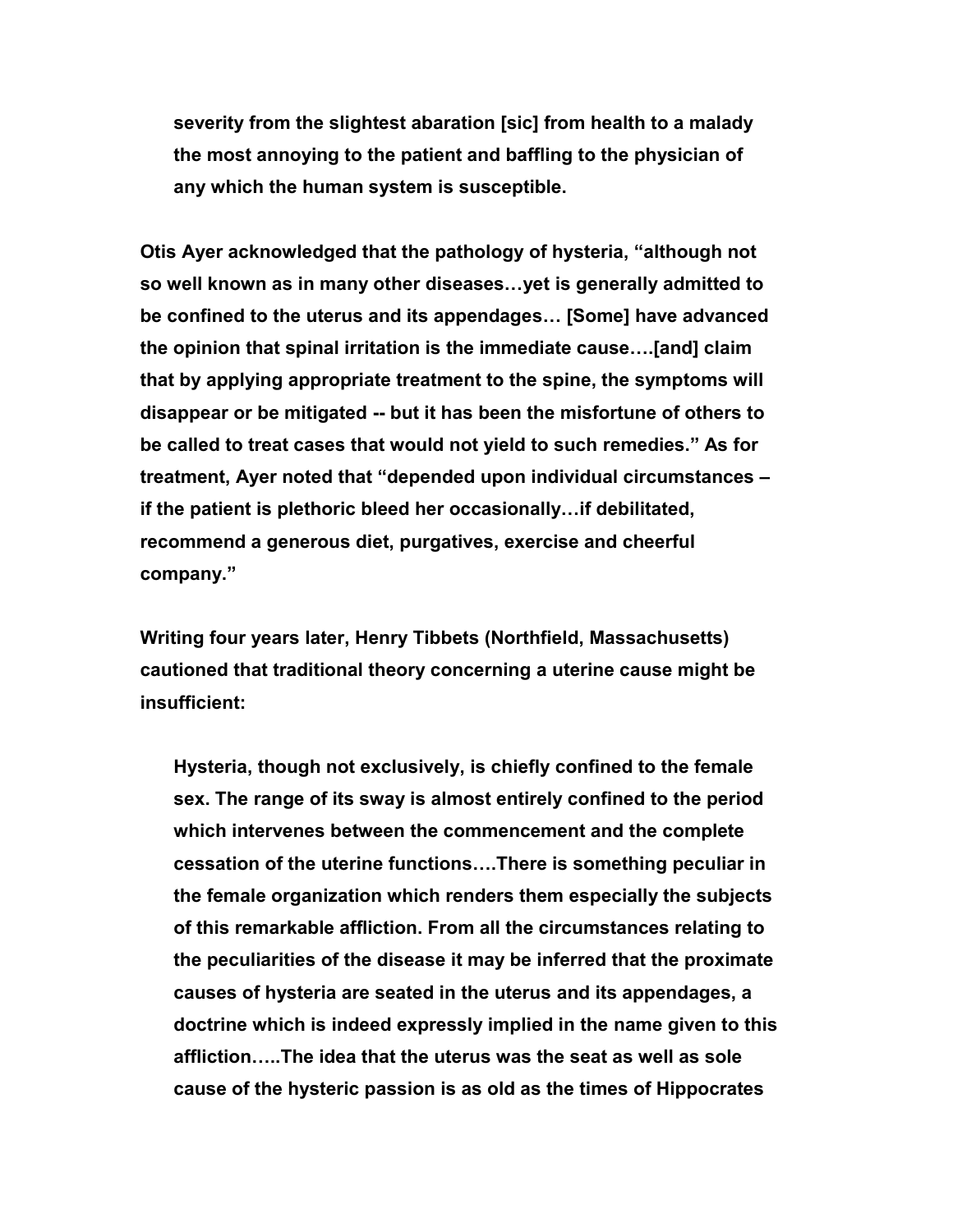**and Galen and seems to have descended from generation to generation like some ancient heirloom so that even in these days, when an enlightened pathological knowledge has proved its fallacy, there are not wanting those who still insist on clinging to the ancient theory that hysteria arises from derangements of genital function in a vast majority of cases, will readily be admitted but that its "seat" and whole existence is in the uterus" is a position which cannot be sustained, when we know that hysteria may exist without any previous or present abnormal condition of the uterus or its appendages, and that every variety of uterine disease may exist any length of time without inducing hysteria**

**Tibbets went on to speculate vaguely about the action of a "ganglionic reflex" located somewhere in the spinal cord that worked mysteriously, comparable to why when we see some one yawn, we "give way to the inclination" and mimic it. Writing last, George Page (Haverhill, New Hampshire) rejected the uterine theory outright and understood that the culprit was "the mind and its influences." He suggested that in addition to some nervous system pathology, cultural factors may account for the marked prevalence in women which needed to be addressed:**

**That hysteria is a disease of the nervous system and not of the uterus simply, we think may be shown beyond a doubt. From the name it appears absurd to apply the same to any condition with which it may meet in the male, but this error must be attributable to the older writer, for the same excitable condition of the nervous system does occasionally present itself in males as is attested by good observers. The different systems of education of the sexes accounts in a great measure for the frequency with which the disease is met in the females over that of the male. Boys are sent at an early age to school where the greater share of their time is spent**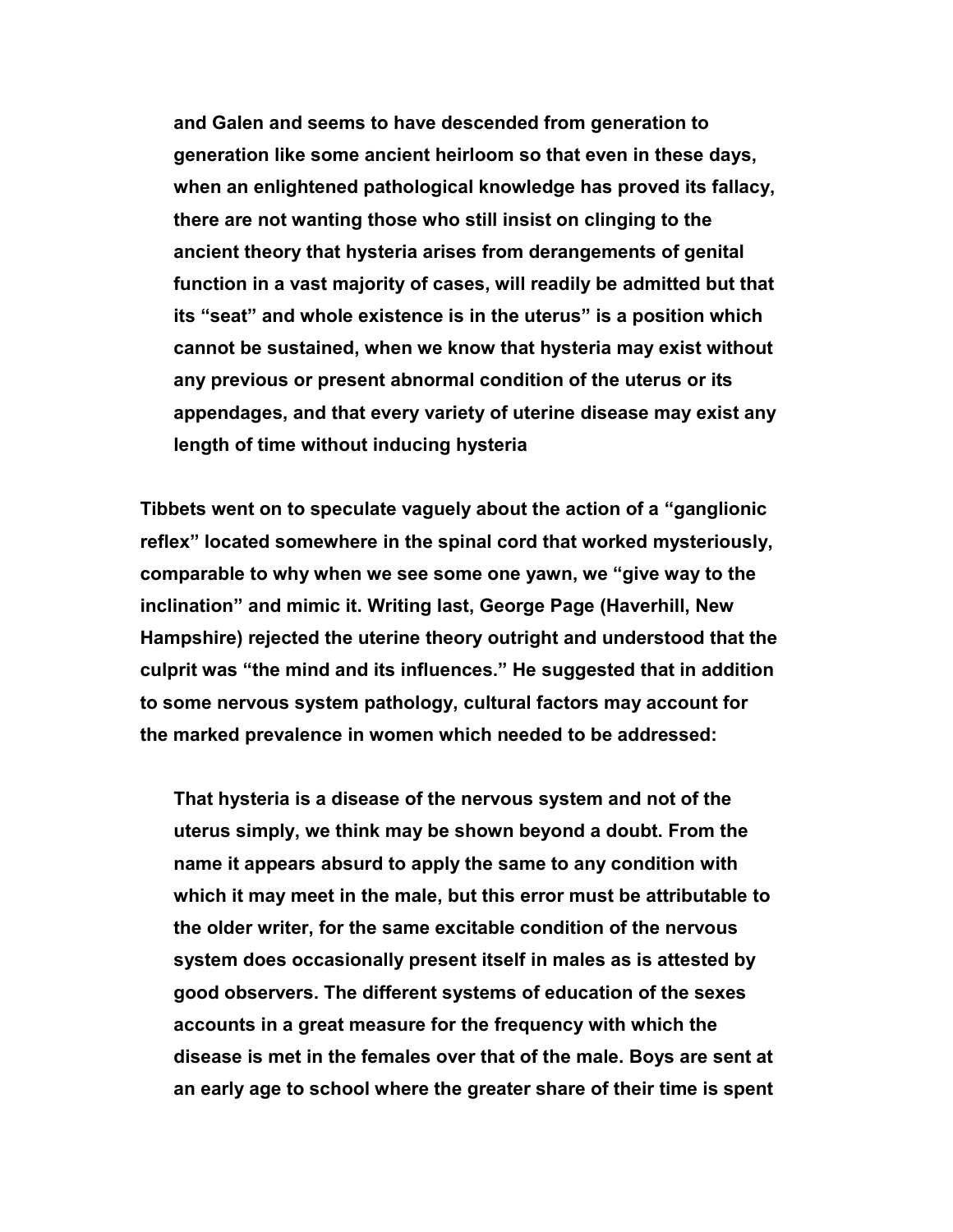**in outdoor exercise -- running, jumping, leaping, while the girls, like tender plants, by nature of much more fragile constitutions, are kept in heated rooms without being permitted to breathe the fresh air…Thus they acquire a precocity of mental development at the expense of the physical.. So this method of bringing up the children must be ascribed as a reason for the difference in bodily health of the sexes, the development of the muscular and nervous systems of the young men** 

**In no disease is it more important that the mind should be operated upon by proper influences than in hysteria. If the disease seems to have originated In, or to be dependent upon loss of friends, or disappointment in some love affair, the patient's circumstances should if possible be completely changed, less attention [paid] to her own condition, and her interest enlisted in matters of general interest. In this way often times much more good may be done than by dosing in medicines… No more agreeable and certain mode of accomplishing this can be advised than journeying or taking a voyage to a foreign country, but if the circumstances of the patient do not allow of this expense, her habits of life at home must be completely changed and her time occupied in some healthful and interesting pursuit.** 

**Concerning this last suggestion, Henry Tibbetts had an interesting alternative: "If the person [is] in any degree predisposed to this affection, early and judicious marriage." To be sure this wasn't a new idea for more than two millennia earlier Hippocrates wrote, "I advise maidens who suffer from hysteria to marry as soon as possible. For if they conceive, they will be cured." Charles Fischer agreed that a patient's life style is significant, and he was pleased to note that "the progress of science" was abolishing superstition:**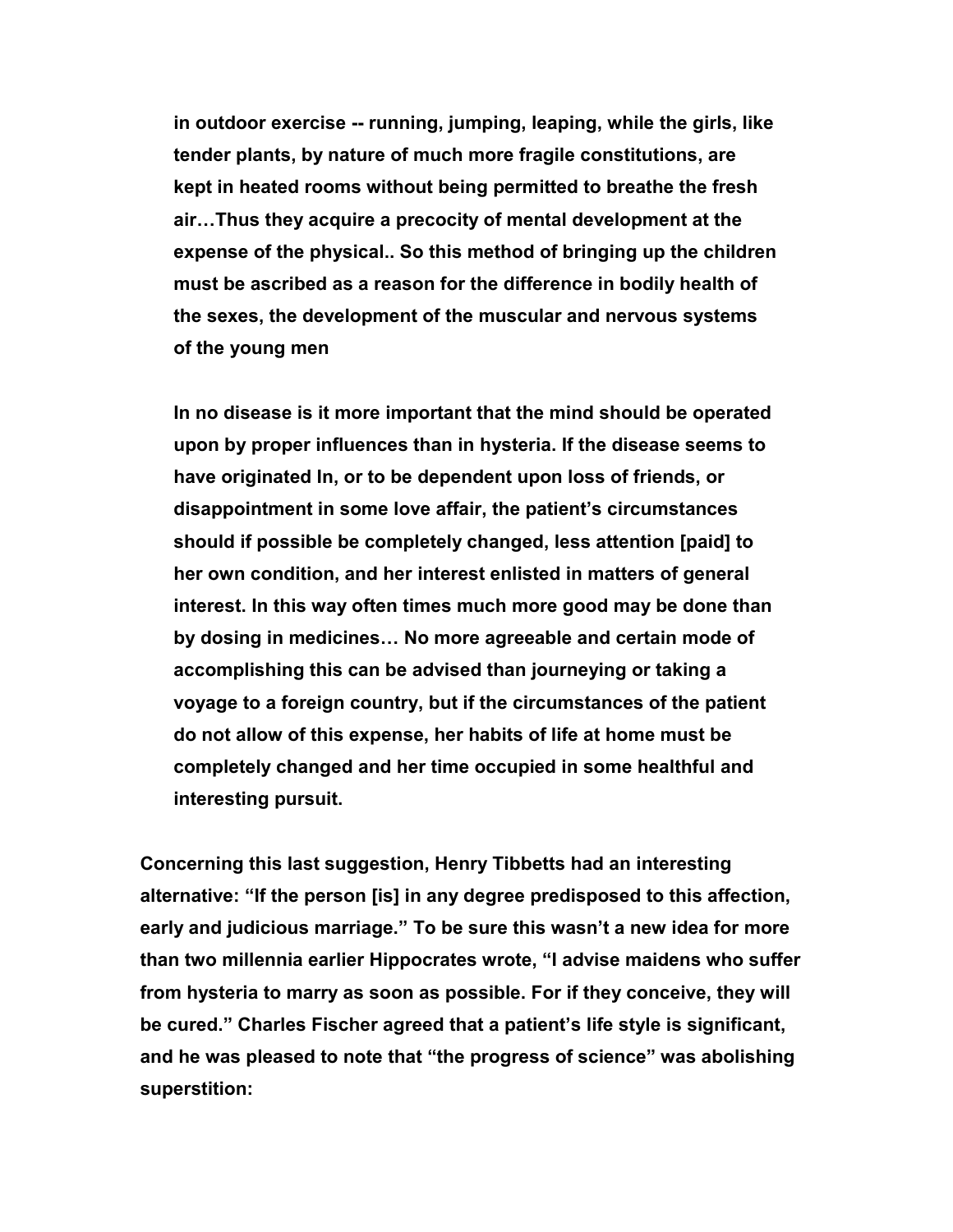**A great majority of cases of hysteria are the results of an improper mode of life and the disease might have been obviated by a change in that mode. All of the exciting causes of hysteria should be avoided, especially by females…late hours, strong mental excitement, excessive sexual indulgence…in short, all of the thousand and one modes of dissipation and excess attendant on the routine of an easy and luxurious life. Active physical exercise should be resorted to -- riding on horseback, walking, sailing and all the various gymnastic exercises. If scheming mammas and "pennywise" dummas [?] were more considerate, if to be delicate and "beautifully weak" was not deemed a necessary accomplishment in fashionable life, the protean hysteric passion would be less rife among the middle and higher classes and an immunity granted to many otherwise beautiful girls…. I cannot help indulging in anticipation of the glorious future… We rejoice at the downfall of superstition and the progress of science. The light of learning is not now confined, as in feudal days to" the convent, the cloister and the crown," but is diffused and will go on expanding and brightening 'till the shadows of hysteria…will be entirely dispelled by its flood like radiance. "There is a good day coming."**

**Good days came soon enough for young Fischer who went on to have a long and successful medical career in Rhode Island where he was a leader in civic and professional affairs.**

## **PROFESSOR OLIVER WENDELL HOLMES: 1838--1840**

**In July 1838, several years before Messrs. Ayer, Fischer, Tibbets and Page arrived on the Hanover plain, Dr. Oliver Wendell Holmes accompanied his friend Ralph Waldo Emerson who'd been invited to give an oration to Dartmouth's literary societies; years later he would recall the "cautious old**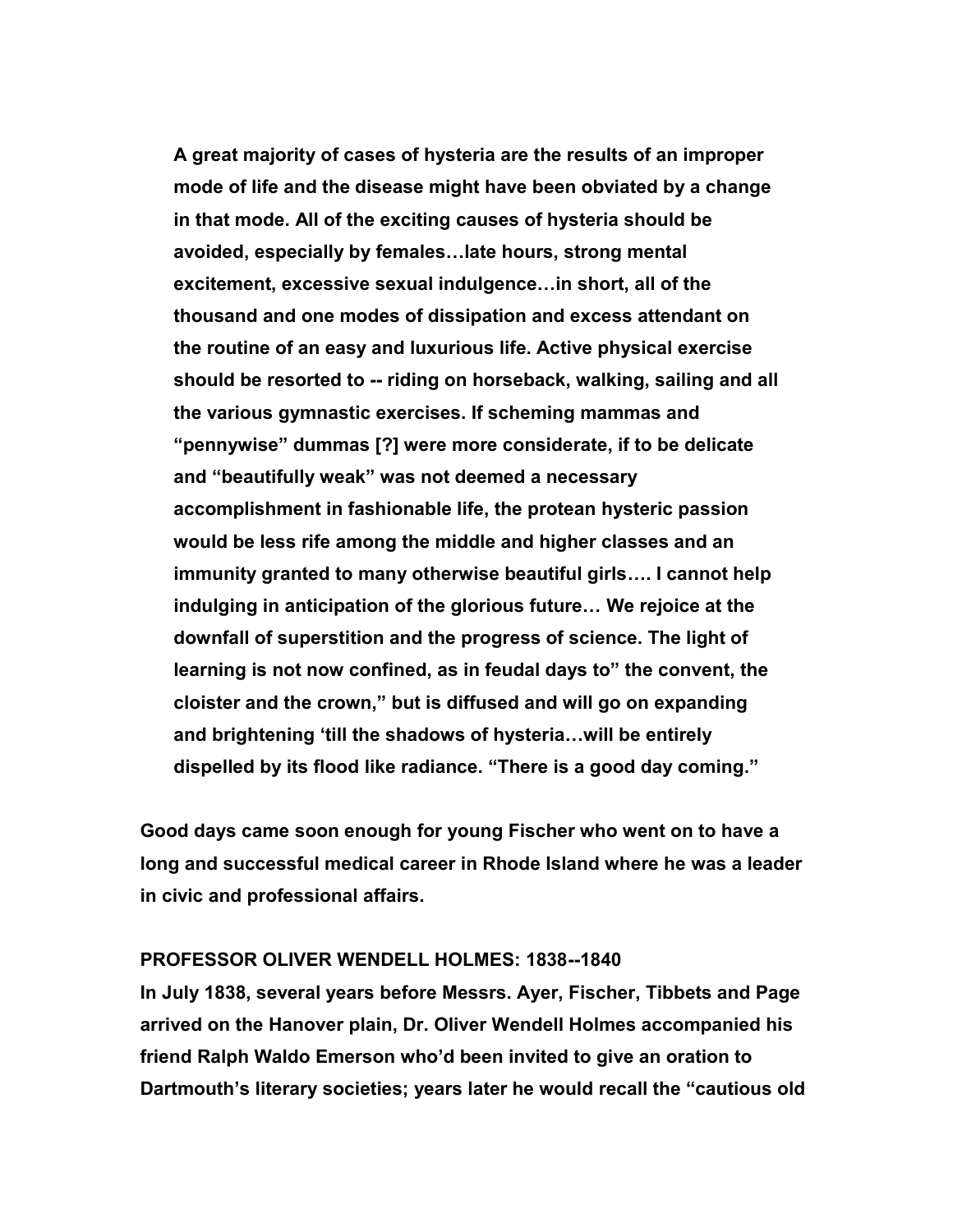**tenants of the Hanover aviary…[and] the endemic orthodoxy of that place."<sup>8</sup>Nevertheless, OWH was "mightily pleased" to be invited to join Dartmouth's six member medical faculty as professor of anatomy and physiology. <sup>9</sup>He'd recently completed two years of studying in Paris and on his return obtained his medical degree from Harvard (1836) and opened a small practice in Boston. When he accepted the Dartmouth position, he wrote to a friend, "This is a very excellent appointment and as I do not lecture until next August, I shall have plenty of time to get ready."** 

**Oliver Wendell Holmes already had a reputation as a poet and was invited to give the annual Phi Beta Kappa speech at Dartmouth's next commencement, which would occur the week before his first scheduled anatomy lecture.<sup>10</sup>Although his oration was well received, some questioned whether the twenty-nine year old, five foot four inch tall professor wasn't an entering freshman? When OWW taught in Hanover, a professor's salary was \$400 for each term, supplemented by ticket sales that students paid directly to their teachers. Anatomists had to provide their own teaching models -- at one oral examination, OWW had his students reach into a bag of bones and describe whatever they pulled out; afterwards he gleefully exclaimed, "They can't do that at Harvard."<sup>11</sup>The job required his presence for only fourteen weeks from August through October, and that first year when Holmes arrived by stage coach several weeks early, he was charmed by the bucolic surroundings: the elm trees, Mt. Ascutney looming in the distance, and the village "lying in cataleptic stillness."<sup>8</sup>In later years, he rhapsodized about his "autumnal sojourn by the Connecticut, where it comes loitering down from its mountain fortress like a great Lord."<sup>12</sup>**

**In Hanover, Professor Holmes met a kindred soul of the same age, the brilliant Elisha Bartlett who also joined the faculty in 1839 as professor of theory and practice. The two boarded at The Dartmouth Hotel (on the site of**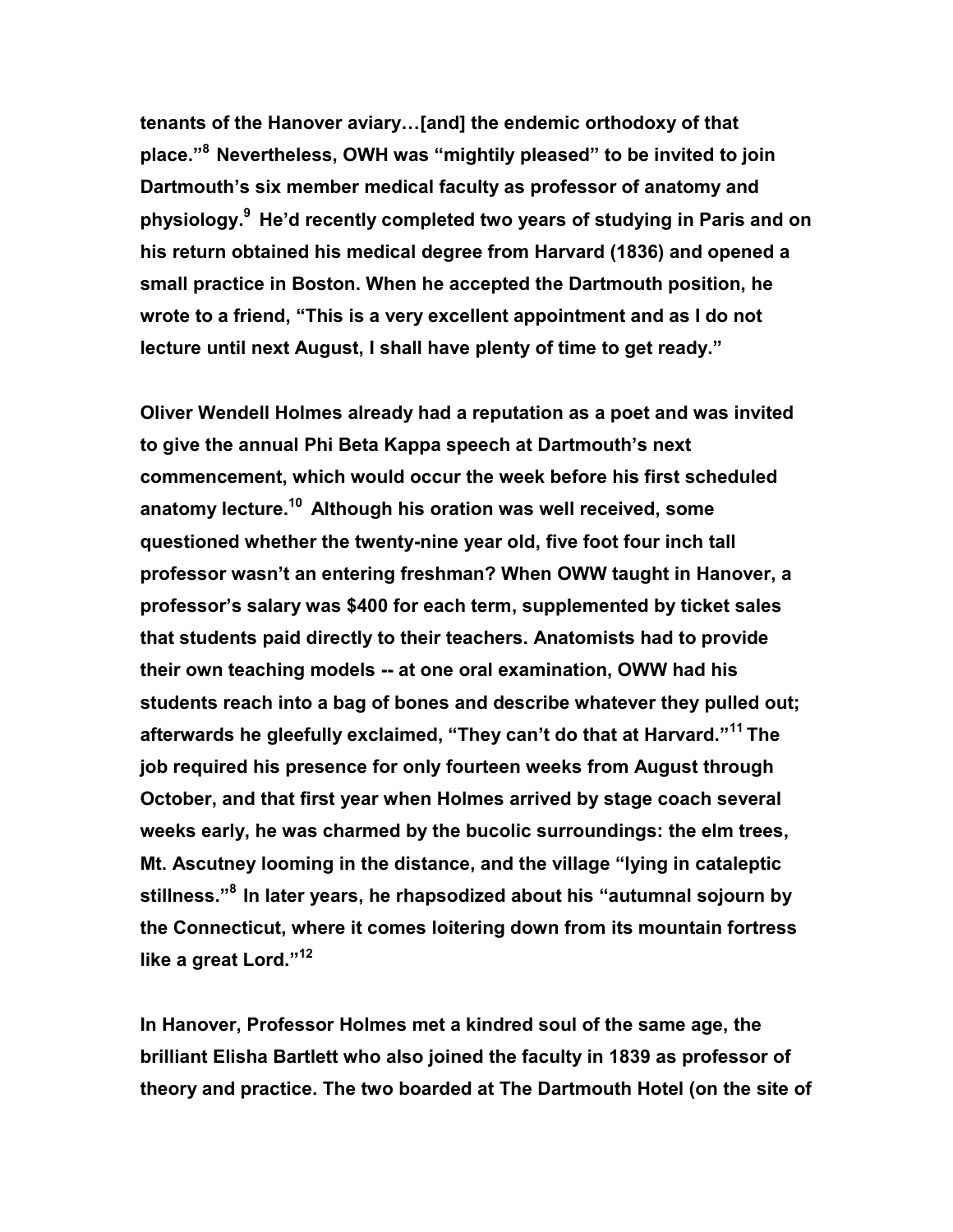**the present Hanover Inn) which OWH described as "that caravansary on the bank of the stream where Ledyard launched his log canoe." After delivering forty-four lectures Elisha Bartlett wrote, "the class is respectable and that is about all that can be said," but he was restless and resigned after a single term. Shortly after they'd met Bartlett wrote about his new friend, "His talk at table is all spontaneous, unpremeditated he pours himself forth…in a perfect torrent. His wit and humour are quite lost in the prodigal exuberance of his thought and language."<sup>13</sup>How much both men valued table talk is suggested in a letter from Bartlett to Holmes -- written in October 1839, several months after Bartlett left Hanover – in which he described his current dining companions: "We had at our table d'hote a lot of inane asses, wrongheaded and long eared enough to take away the appetite of a gourmand." For his part, Holmes wrote to Bartlett, "The students looked quite inconsolable and the hotel seemed like a hearsehome." <sup>14</sup>**

**Later the same year, citing the pressure of his private practice in Boston, and having married two months before the 1840 term began, Holmes also resigned his position. Seven years later he was appointed to chair anatomy and physiology at Harvard Medical School where during the next thirty-five years, he became the school's most popular teacher and one of America's favorite writers and lecturers. During Holmes's two-year sojourn in Hanover, no doubt he bubbled over with new ideas he'd picked up during his equally long stay in Paris (April 1833--October 1835).<sup>15</sup>Whereas Eleazar Wheelock may have entered Hanover's wilderness "to teach the Indian" with a Bible, a drum and five hundred gallons of New England rum, the young professor brought a stethoscope, a microscope and a skeleton, all purchased in Paris. His time abroad had been both transformative and delightful. Most young Americans who studied in Paris -- more than 800 during the 1820s through 1850s -- could scarcely understand what their professors were saying, but Holmes hired a private language tutor and had**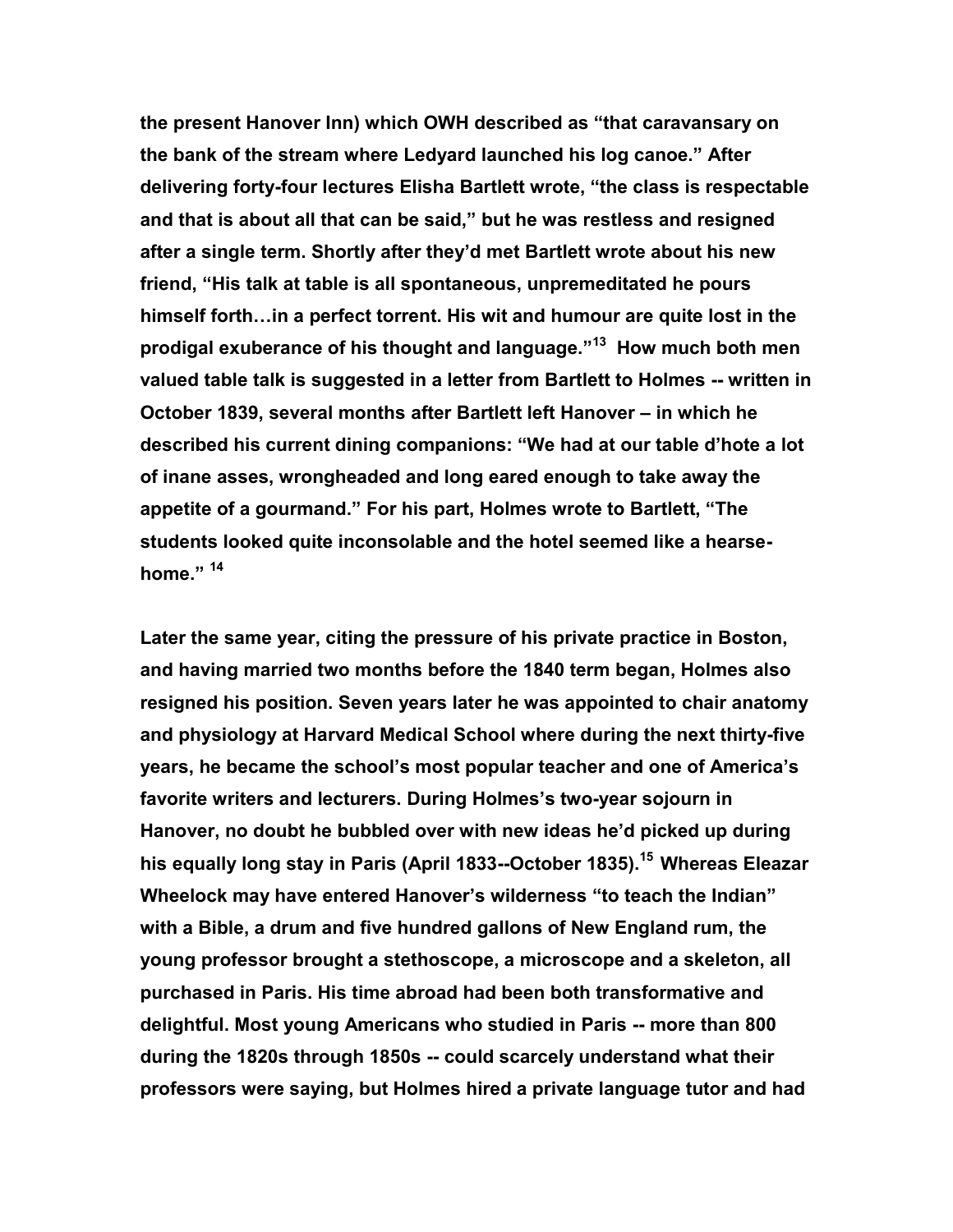**a grand time – he wrote to his father about "the Paradise of Paris" -- "I love to talk French, to eat French [and] drink French every now and then." To a friend he confided that he "refreshed himself with making love to a pretty Grisette."<sup>16</sup>Concerning the French style of medical practice:**

**It was something to have unlearned the pernicious habit of constantly giving poisons to a patient, as if they were good in themselves, of drawing off the blood which he would want in his struggle with disease, of making him sore and wretched with needless blisters, of turning his stomach with unnecessary nauseous draught and mixtures – only because he was sick and something must be done. <sup>17</sup>**

**In his Inaugural Lecture at Dartmouth on August 1, 1839, (175 years ago), Professor Holmes, spelled out his medical philosophy that was formed in Paris, and although his talk is long forgotten, Professor William C. Dowling of Rutgers has described it as a "noteworthy event in American medical history."<sup>18</sup> After all, the young professor was suggesting that the traditional medical model was outmoded, received doctrines, dogma and theoretic "systems" passé. A new era of skeptical empiricism and therapeutic nihilism had dawned in Paris and, as Dowling has suggested, with both Holmes and Bartlett on its faculty, "Dartmouth Medical School might in 1839 have claimed with some justice to be the major outpost of Paris medicine in the United States." Perhaps so, but probably only a few of the more astute in the audience that balmy summer day were aware of the import of the lecturer's message while most of their fellow students dozed.**

**Nearly a half century later, in his farewell address to his Harvard students (November 28, 1882), Oliver Wendell Holmes remarked, "Old theories and old men who cling to them, must take themselves out of the way as the new generation with its fresh thoughts and altered habits of mind come**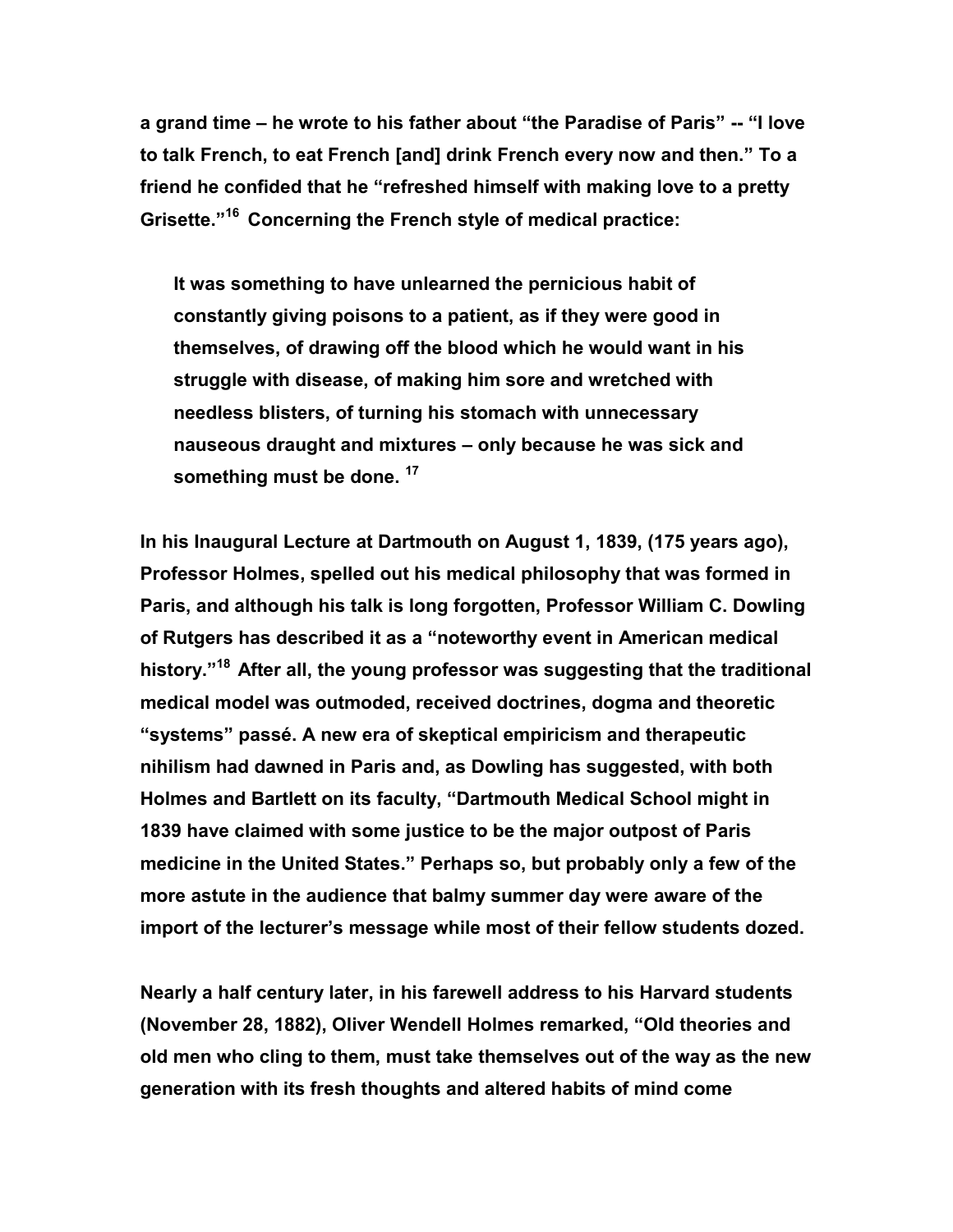**forwards to take the place of that which is dying out." While describing some or his early teachers, Holmes singled out Pierre-Charles-Alexandre Louis who during bedside rounds at La Pitié hospital advocated meticulous clinical observation and emphasized data collection on a large number of similar patients – his so-called called "numerical method."<sup>14</sup>As OWH wrote home, the French approach was based on three caveats: "not to take authority when I can have facts; not to guess when I can know; not to think a man must take physic because he is sick." Pierre Louis taught his students "to love truth, the habit of passionless listening to the teachings of nature, the most careful and searching methods of observation." It was this attitude that young physicians such as Holmes and Bartlett brought back and disseminated to their own students.**

**Elisha Bartlett had studied in Paris several years before Holmes and in 1844 published An Essay on the Philosophy of Medicine which he dedicated to Pierre Louis. In it he lauded the French model and aware that there'd be criticism from the old guard, he wrote to Holmes: "My doctrines, I am well aware….will encounter strong opposition, and I shall look to you as one of the few men disposed and qualified to stand by them."<sup>19</sup>To Elisha Bartlett's mind, the Paris School was "the true protestant school of medicine. It either rejects as apocryphal, or holds as of no binding authority, all the traditions of the fathers, unless they are sustained and sanctioned by its own experience."** 

**Surely the fresh approaches proposed by the likes of Holmes and Bartlett must have influenced Dartmouth students – indeed, Charles Safford's thesis which was written in 1839, the only year that Holmes and Bartlett lectured in Hanover, employed Pierre Louis's "numerical method" in order to discuss a complicated case. Nevertheless, the four theses about hysteria displayed vestiges of the old way of thinking along with the new; after all, the first was written in 1841 when both of these young professors**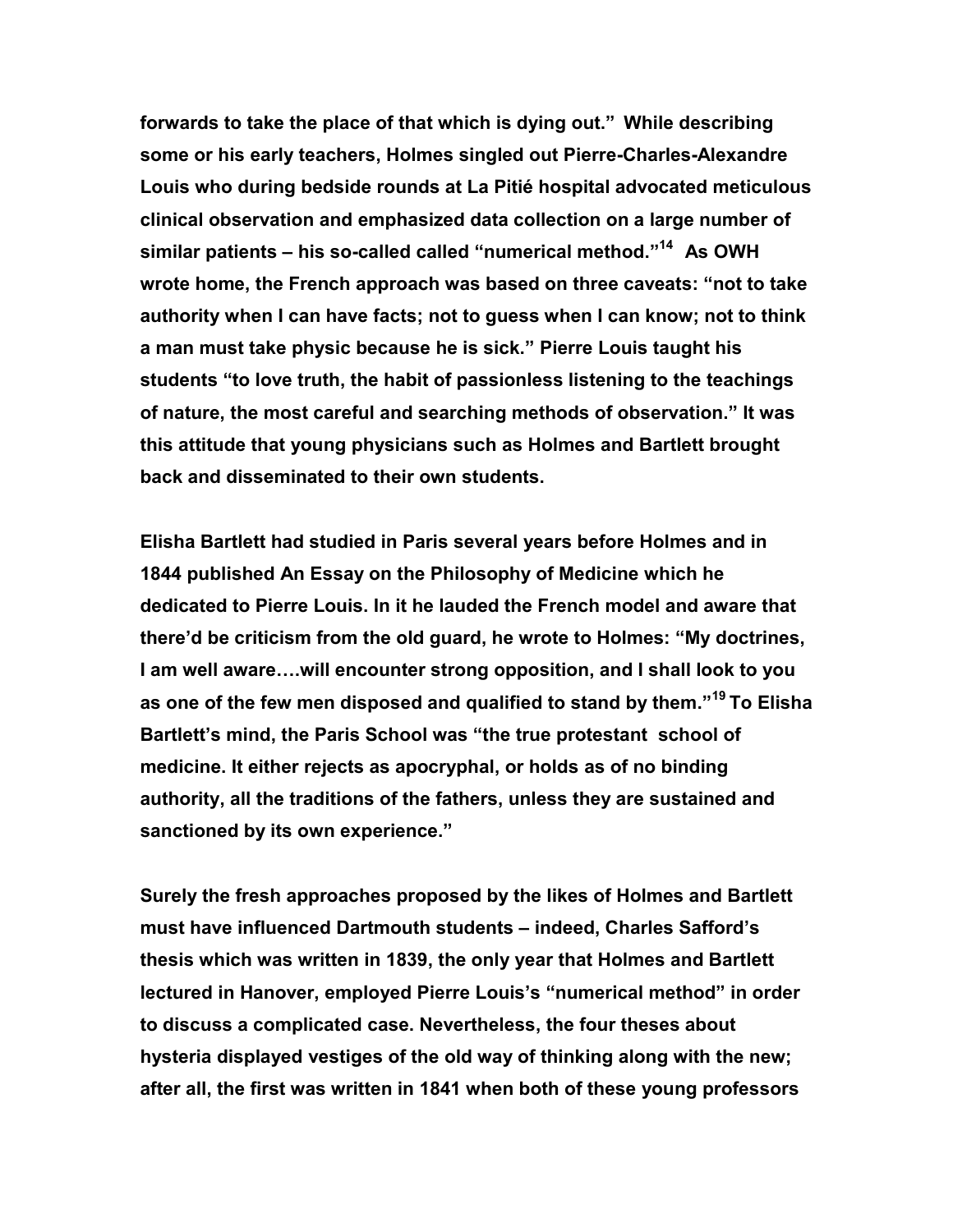**had already departed Hanover and it's unlikely that their replacements were of the same caliber. So it's not surprising that the students' theses retained some of the traditional linkage of hysteria to the uterus or advocated bleeding as an effective remedy, while at the same time acknowledging that new ideas were emerging based on scientific evidence.** 

## **HOLMES AND HYSTERIA**

**Oliver Wendell Holmes, who seemed to have had an opinion about almost everything, never specifically addressed the subject of hysteria but we can indirectly piece together his attitude from other things that he wrote. At the time he was at Dartmouth, OWH was co-editing the American edition of Marshall Hall's Principles and Practice of Medicine, Hall being an English physician who wrote extensively about the features of hysteria.<sup>20</sup> Major characters in two of his fictional works (Elsie Venner and Guardian Angel) displayed typical hysterical features and it was Holmes who coined the expression "as fickle as a female in hysterics." In his Boylston prize dissertation titled Neuralgia (1836) Holmes ridiculed an earlier physician's suggestion that facial neuralgia could be "allied to, or identical to hysteria" because the condition was more common in men than in women, "particularly fishermen and sailors who are anything but hysteric subjects." <sup>21</sup>**

**In his student days Pierre Louis had learned the technique of auscultation directly from René Théophile Hyacinthe Laennec, who'd invented the stethoscope in 1819, and when Holmes returned from Paris, he brought one home as a souvenir. In one of his three Boylston prize essays he described auscultation as "that wonderful art of discovering disease which, as it were, puts a window in the breast through which the vital organs can be seen." But sometimes there could be unexpected complications, as described in The Stethoscope Song – A Professional Ballad (1848). This delightful poem describes "a young man in Boston town" recently returned**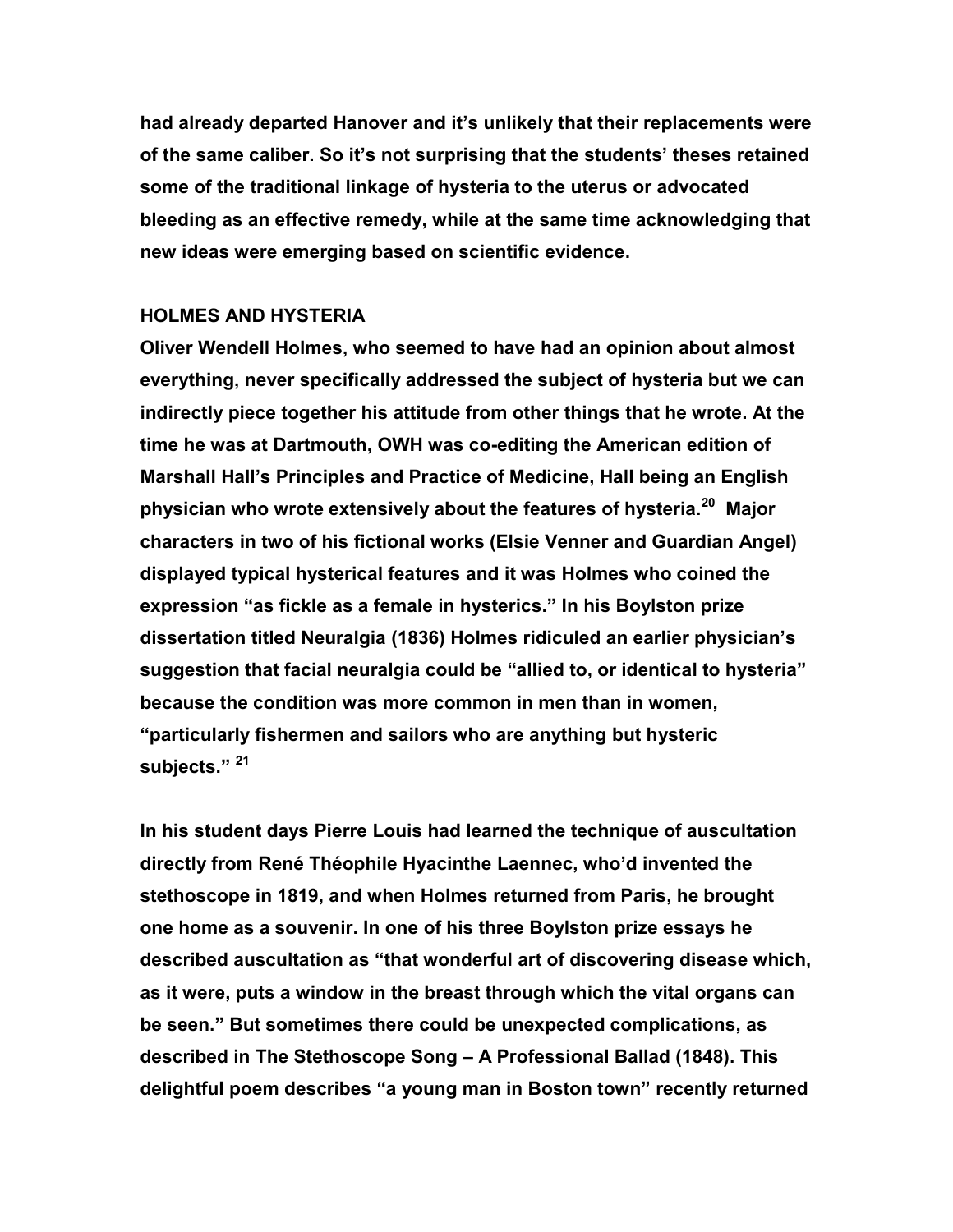**from Paris where he "bought him a stethoscope nice and new, all mounted and finished and polished down, with an ivory cap and a stopper too." Those early models were monaural wooden cylinders and one day "it happened a spider within did crawl and spun him a web of ample size." Later a few "imprudent" flies also took up residence and what followed was merry mischief as the young doctor mistook the buzzing and rattling he ausculted as indicating grave illness. Five stanzas within this long ballad, return us to the subject of hysteria – albeit, the condition is not specifically mentioned, the connection is evident:**

**Then six young damsels, slight and frail, Received this kind doctor's cares; They all were getting slim and pale, And short of breath on mounting stairs.**

**They all made rhymes with "sighs" and "skies," And loathed their puddings and buttered rolls, And dieted, much to their friends' surprise, On pickles and pencils and chalk and coals.**

**So fast their little hearts did bound, The frightened insects buzzed the more; So over all their chests he found The rale sifflant and the rale sonore.**

**He shook his head. There's a grave disease,-- I greatly fear you all must die; A slight post-mortem, if you please, Surviving friends would gratify.**

**The six young damsels wept aloud,**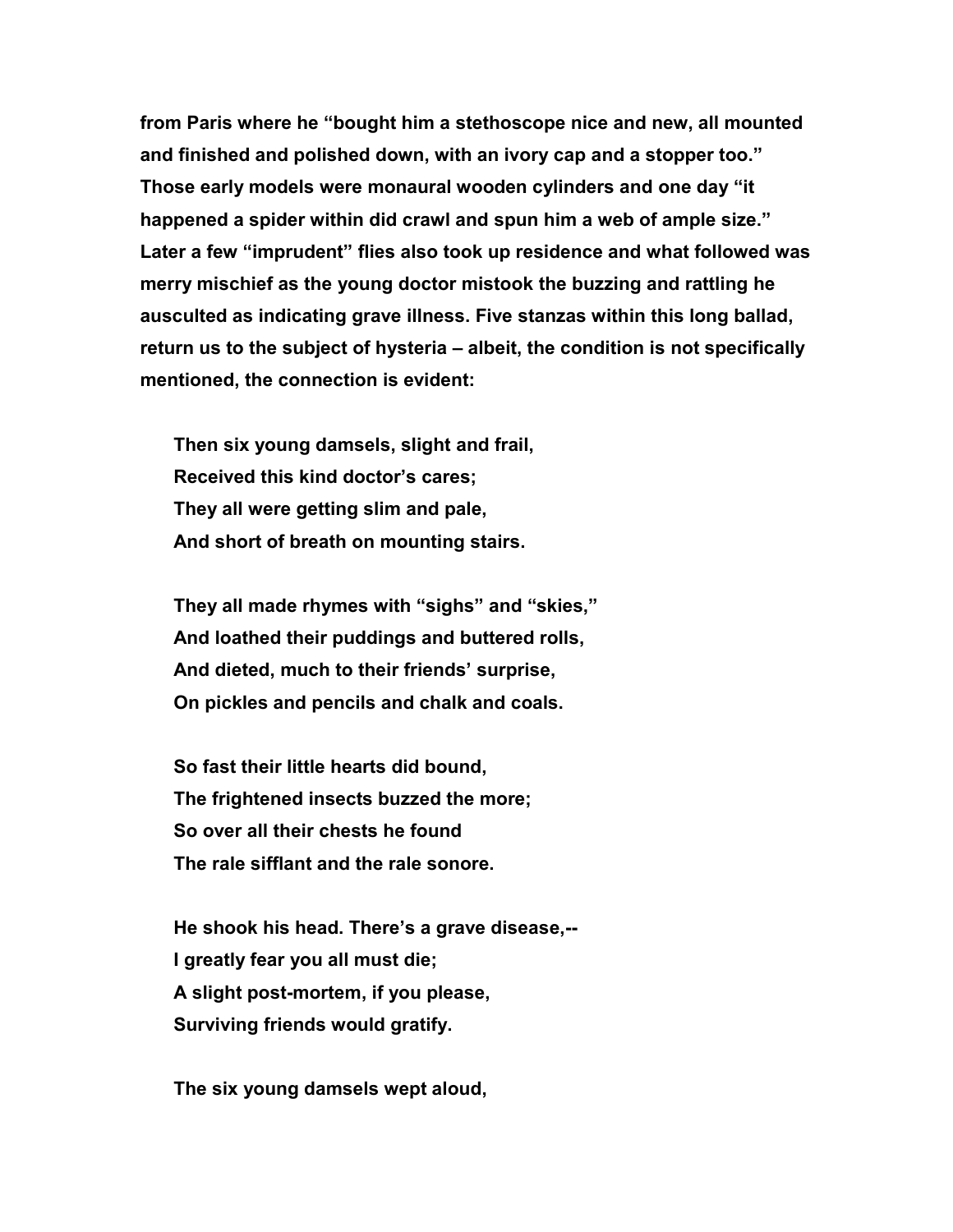**Which so prevailed on six young men That each his honest love avowed, Wherever they all got well again.**

**Famously skeptical of quacks and frauds of all kinds, OWH also seems to have had doubts about the veracity of young damsels, such as the six described above who protested too much. This was expressed in a letter to the editor published in the New York Times, June 12, 1881:**

**As for moral and mental manifestations, a hysteric girl will lie so that Sapphira would blush for her, and she could give lessons to a professional pickpocket in the art of stealing. Hysteria may well be described as possession – possession by seven devils, except that this number is quite insufficient to account for all the pranks played by the subjects of this extraordinary malady.**

**Although Holmes didn't offer any specific suggestion about the fundamental nature of hysteria, no doubt, he would have approved of ongoing research which attempted to correlate anatomic lesions with clinical signs as a way of comprehending the condition. In his Inaugural Lecture, Holmes explained to his Dartmouth students how far things already had come by 1839 concerning nervous system pathophysiology in general:**

**There was a time when one of the ventricles was considered as the pocket of memory, and the soul was thought to be seated like a charioteer upon a little body of the size of a pea, where it holds the reins of reason in the shape of two little white hands – and grave men believed such things, and knowledge was choked up in volumes that contained long disputes upon such things. Wheresoever sound observation silenced such scholastic babbling, even if it cannot substitute any positive fact in the place of the idle**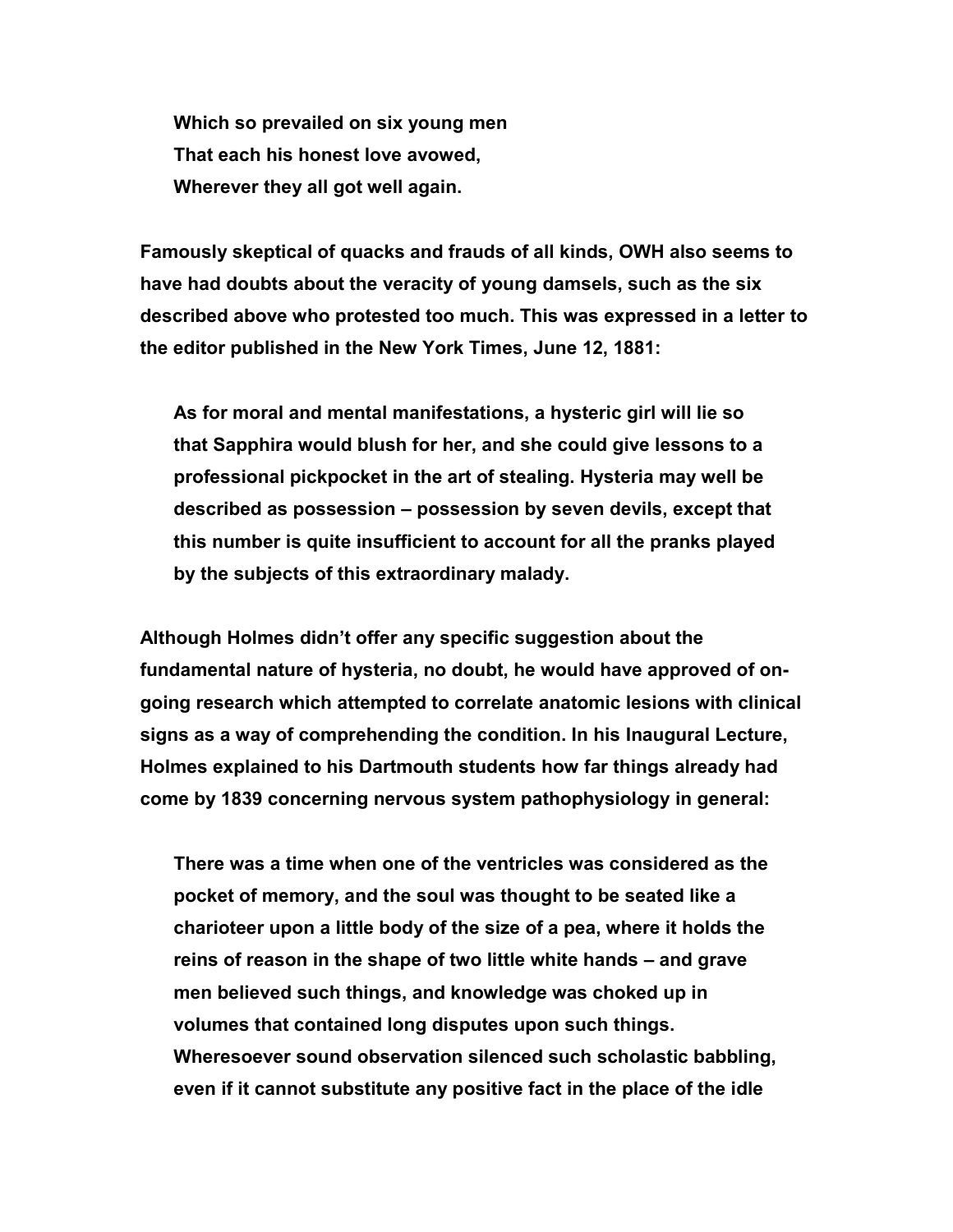**speculations it overturns, it removes a mountain from the path of the student. <sup>22</sup>**

## **SO WHAT EVER BECAME OF HYSTERIA?**

**A quarter century after Holmes's criticism of "scholastic babbling" and our four students' dissertations, a so-called "Golden Age of Hysteria" occurred in Paris where the condition achieved near cult status; flamboyant behavior sometimes even imitated by chic society women – a la mode. During the 1870s and 1880s the epicenter of this phenomenon was La Salpêtrière, a former gunpowder arsenal which was transformed to a huge storehouse for more than 5,000 miserable women – the demented and deranged mixed with beggars, prostitutes and the dregs of society. The medical director was the imperious neurologist Jean-Martin Charcot who variously described his domain as "this living museum of pathology," "this wilderness of paralysis, spasms and convulsions," "this vast emporium of human suffering." <sup>23</sup>**

**Charcot had a special interest in the hysterics in his charge and frequently displayed the more interesting cases at weekly medical conferences (Lecons du Mardi) which attracted not only physicians but fashionable crowds. Like marionettes they acted out to their puppeteer's command - barking, posturing, fainting -- and the most theatrical were celebrated like divas. Charcot insisted that these living specimens had an inherited neurologic disorder which predisposed them to classic "stigmata" that he could unmask through hypnosis. Neither madwomen nor malingerers, he believed that they suffered from a real enough disorder, albeit a specific lesion had not yet been identified. At the same time, the famous professor was typical of his misogynist era when women's emotional behavior seemed inexplicable to men – one journalist claimed that a quarter of the women of Paris were hysterics; another called it "the great modern**